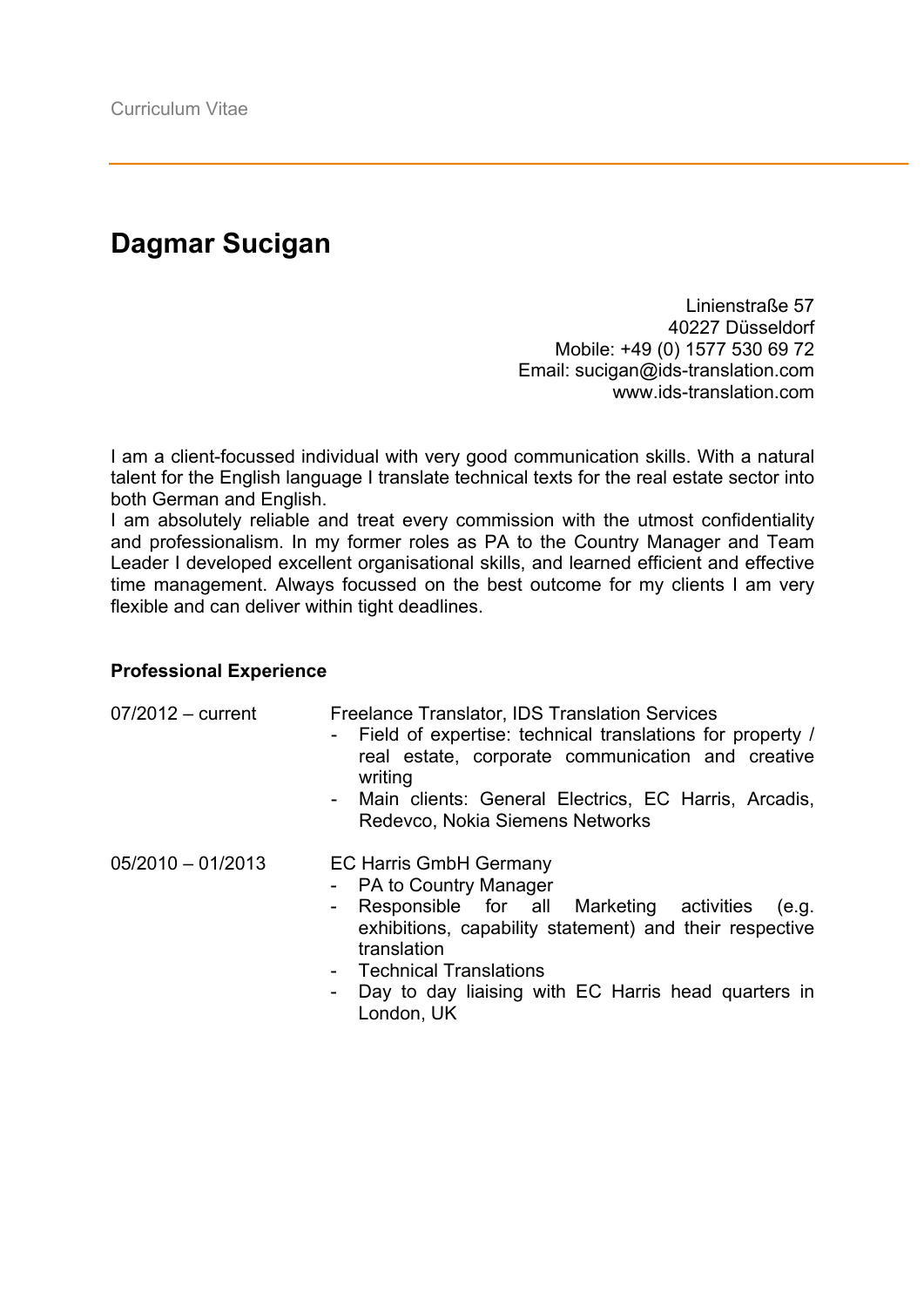| $07/2007 - 04/2010$ | Student Assistant, EC Harris GmbH, Düsseldorf<br>Support of the Secretary (Telephone, Reception)<br><b>General Translations</b><br>$\sim$<br>Organisation of participation in exhibitions<br>and<br>marketing activities (invitations, flyer)<br>including<br>translations<br>Development of<br>bilingual Capability Statement<br>Database |
|---------------------|--------------------------------------------------------------------------------------------------------------------------------------------------------------------------------------------------------------------------------------------------------------------------------------------------------------------------------------------|
| 10/2004 - 09/2006   | Junghans-Wollversand GmbH & Co. KG<br>Organisation and execution of photo shoots in Cape<br><b>Town and Mallorca</b><br>Selection of images and presentation to purchasing<br>Ξ.<br>department and management<br>Proofreading of all texts<br>$\sim$<br>Scheduling of all relevant marketing material<br>$\sim$                            |
| $01/2003 - 10/2004$ | Junghans-Wollversand GmbH & Co. KG<br>Assisting in the production of the Pro-Idee ,Fashion<br><b>Classics' Catalogue</b><br>Proofreading of the catalogue texts and all associated<br>marketing material                                                                                                                                   |
| <b>Education</b>    |                                                                                                                                                                                                                                                                                                                                            |
| $09/2012 - current$ | University of Portsmouth, UK<br><b>Major: Translation Studies</b><br>Degree: Master of Arts (M.A.)                                                                                                                                                                                                                                         |
| $08/2008 - 06/2009$ | Study abroad: Murdoch University, Perth, Australia                                                                                                                                                                                                                                                                                         |
| $10/2006 - 04/2010$ | Heinrich-Heine-University, Düsseldorf<br>Major: English<br><b>Minor: Communication and Media Sciences</b><br>Degree: Bachelor of Arts (B.A.)                                                                                                                                                                                               |
| 10/2007             | Examined Foreign Language Correspondent, English<br>(Chamber of Commerce)                                                                                                                                                                                                                                                                  |
| $08/2000 - 01/2003$ | Apprenticeship<br>as Marketing<br>Junghans-<br>Assistant,<br>Wollversand GmbH & Co. KG, Aachen                                                                                                                                                                                                                                             |
| 09/1991 - 06/2000   | Cusanus Gymnasium, Erkelenz; Degree: A-Level                                                                                                                                                                                                                                                                                               |